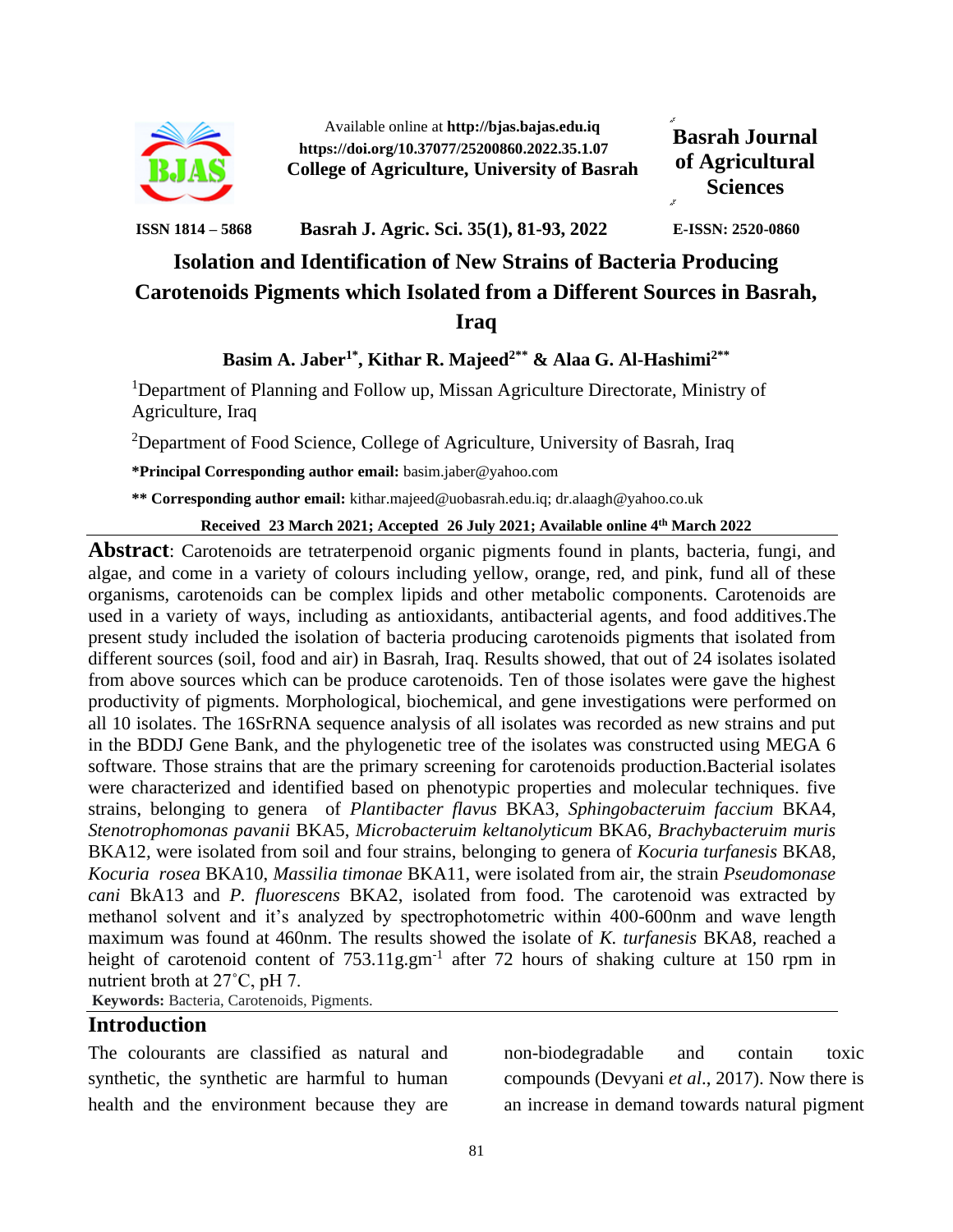produced by bacteria, fungi, plant and animal (Malik *et al*., 2012). Bacteria pigments could play a key role as an additive in colourful the food (Husseiny *et al*., 2018**)** and also known to possess antibacterial (Boontosaeng *et al*., 2016**(**, antioxidant (Manimala & Murugesan, 2014) and antitumor activity (Kumar et al., 2015). Among various types of pigments reported from bacteria. A carotenoids group of pigments are more widely studied with respected to their application (Haddad *et al*., 2017). Most carotenoids are tetraterpenoids (C40) consisting of 8 units isoprenoids linked so that the molecule is linear and symmetrical, with the order reversed in the center (Netzer *et al*., 2010). Carotenoids are hydrophobic compounds, lipophilic, insoluble in water, and soluble in solvents such as acetone, methanol, and chloroform (Botella-Pavia & Rodríguez‐ Concepción, 2006). This group of fat-soluble pigments comprises more than 700 compounds responsible for the red, orange, and yellow colours, Carotenoids are mostly hydrocarbons with 40 carbon atoms and two terminal rings (Bell *et al*., 2000). In nature, there are two types of carotenoids: carotenes, such as carotenes, which are linear hydrocarbons that can be cyclized at one or both ends of the molecule (Botell-Pava & Rodríguez‐Concepción, 2006), and xanthophylls, which are oxygenated derivatives of carotenes such as lutein, violaxanthin, neoxanthin, and zeaxanthin (Berman *et al*., 2015). Only 50 of the hundreds of naturally occurring carotenoids have biological function (Mezzomo & Ferreirra, 2016). *Paracoccus*, *Bacillus*, *Micrococcus*, *flavobacterium*, *Sporobolomyces, Blakeslea trispora*, *Rhodotorula*, and *Phaffia* are examples of microorganisms that produce carotenoids colour (Manimala & Murugesan,

2014). Carotenoids are essential because they play a role in preventing a variety of diseases caused by free radical damage, as well as acting as an antibacterial agent (Jaber *et al*., 2021). Carotenoids are utilized commercially as food colours, animal feed supplements, and, more recently, cosmetics and treatments (Yangilar & Yildiz, 2016).

 The present study aimed to isolate some local bacteria producing carotenoids pigments from various sources and identified them through morphological and biochemical characteristics and gene analysis.

## **Materials & Methods**

## **Collection of samples**

Samples were collected from different area and locations. Soil samples were collected from the collage garden, lake, river and park in Basrah city; the samples were collected at a depth of 10cm from the surface. Food samples, Common carp *Cyprinus carpio* and cream were collected from markets; all samples were stored in cleaned polythene bags (Majeed *et al*., 2016). All the samples were immediately transported to the laboratory until further analyses.

 Petri dishes containing a culture medium R2A agar (HI media-India) were exposed to the air in the laboratory near the window for 4 hours; after that, they incubated at  $27 \text{ C}^{\degree}$  for 48 hours in aerobic conditions.

#### **Isolation and identification of bacteria**

#### **Isolation and purification**

From the collected samples, soil and food suspension were prepared using sterile peptone by dilution method  $10^{-1}$ -10<sup>-5</sup>(Majeed *et al.*, 2016). Transport 100 µl of each dilute of samples suspension was spread by glass L-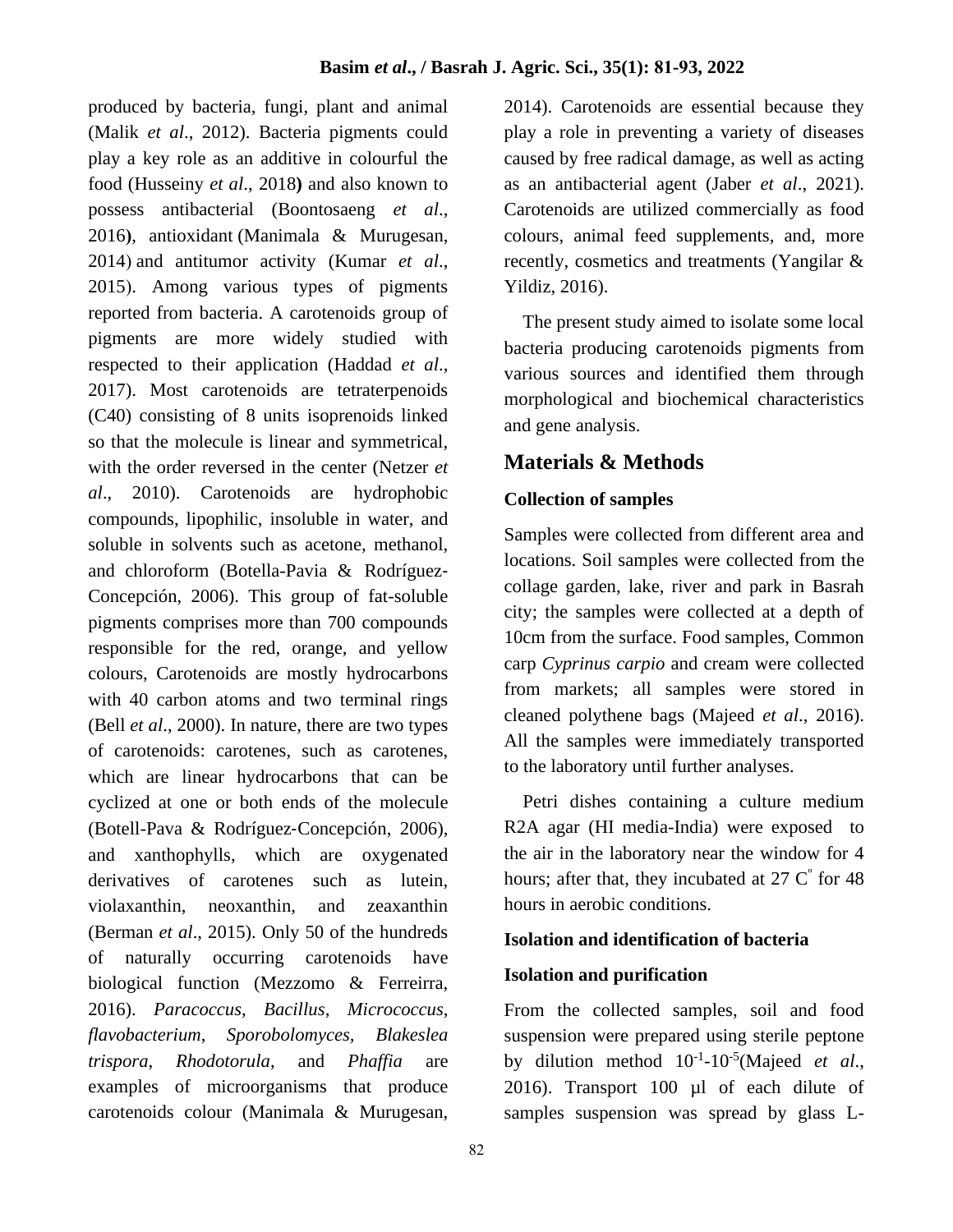shape on to the nutrient agar plates and the plates was incubated at  $27C^{\circ}$  for 48 hour, the pigment produced bacteria observed on  $10^{-3}$ dilute of all samples. After that a single yellow, pink, orange and creamy colonies were Purified by transfer and sub-culture on the new nutrient agar plate for further studies.

## **Morphological and biochemical characterization of isolates**

According to the manufactures instruction, all colonies were observed for Grams stain was carried out using kit (East tomer science-Germany). Check motility test by the hanging drop technique (Harley & Prescott, 2002). Morphological characters such as shape, colour, were further identified using biochemical tests such as catalase activity was analyzed by the generation of bubbles from  $3\%$  (v/v)  $H_2O_2$ solution mixed with freshly grown cell according to the mothed (Benson, 2001). Oxidase activity was tested using  $1\%$  (w/v) N, N, N, N-tetra methyl-p-phenyl diamine reagent (Sigma, USA) according to the mothed of Benson (2001). Galantine hydrolysis test was by method (Macfaddin, 2000). Hemolysis test was perpetrated using the Nutrient agar medium and 5% sheep blood (Sharma & Gupta, 2014). For identification, according to Bergey's Manual of Determinative Bacteriology.

#### **Molecular characterization of bacteria strain**

#### **DNA extraction**

New bacterial strains were identified by 16SrRNA gene sequences analysis. The bacterial grown on Nutrient agar for 48 hours. Genomic DNA were extracted using the genomic DNA purification Kit (i-genomic BYE

DNA extraction mini) protocol Gram positive and used (G-spin DNA extracted Kit) protocol Gram negative bacteria according to the manufacture instruction (intron bio technology / korea). Determinates concentration extracted DNA and its pure by Nano drop spectrophotometer at 260-280nm for getting DNA concentration 1.8-2nm (Sambrook *&*  Russel, 2001).The molecular characterization was proceeded using 16SrRNA gene sequence analysis.

#### **Polymerase chain reaction (PCR)**

16SrRNA gene sequences were amplified from genomic DNA by polymerase chain reaction (PCR) using universal primers, Forward primer 27F (5'- AGAGTTT GATCCTG GCTCAG- 3') and Reverse primer 1239R (5'- GGTTACCTT GT TA CG ACTT- 3') (Srinivasan *et al*., 2015). PCR fragment was purified using intron/PCR pre-mix Kit). PCR was carried out under the following condition in a thermal cycle using an initial denaturation at 94C for 3 min, followed by 35 circles at 94 C for 45 sec, 56C for 45 sec, 72C for 1min and final extension step at 72 C for 7 min.

#### **Agarose gel electrophoresis of DNA**

Electrophoresis has been done to determine DNA pieces after the extraction or to detect the result of the interaction of PCR during the presence of the standard DNA to distinguish the bundle size of the outcome of the interaction of PCR on the Agarose gel According to method Sambrook *et al.* (1989). The PCR products were separated on a 2% agarose gel electrophoresis and visualized the fragments by exposure at UV with 336 nm after ethidium bromide or Red Stain staining.

#### **Sequencing analysis and phylogenetic tree**

Sequencing of the gene was carried out by biotechnology lab, the machine is (DNA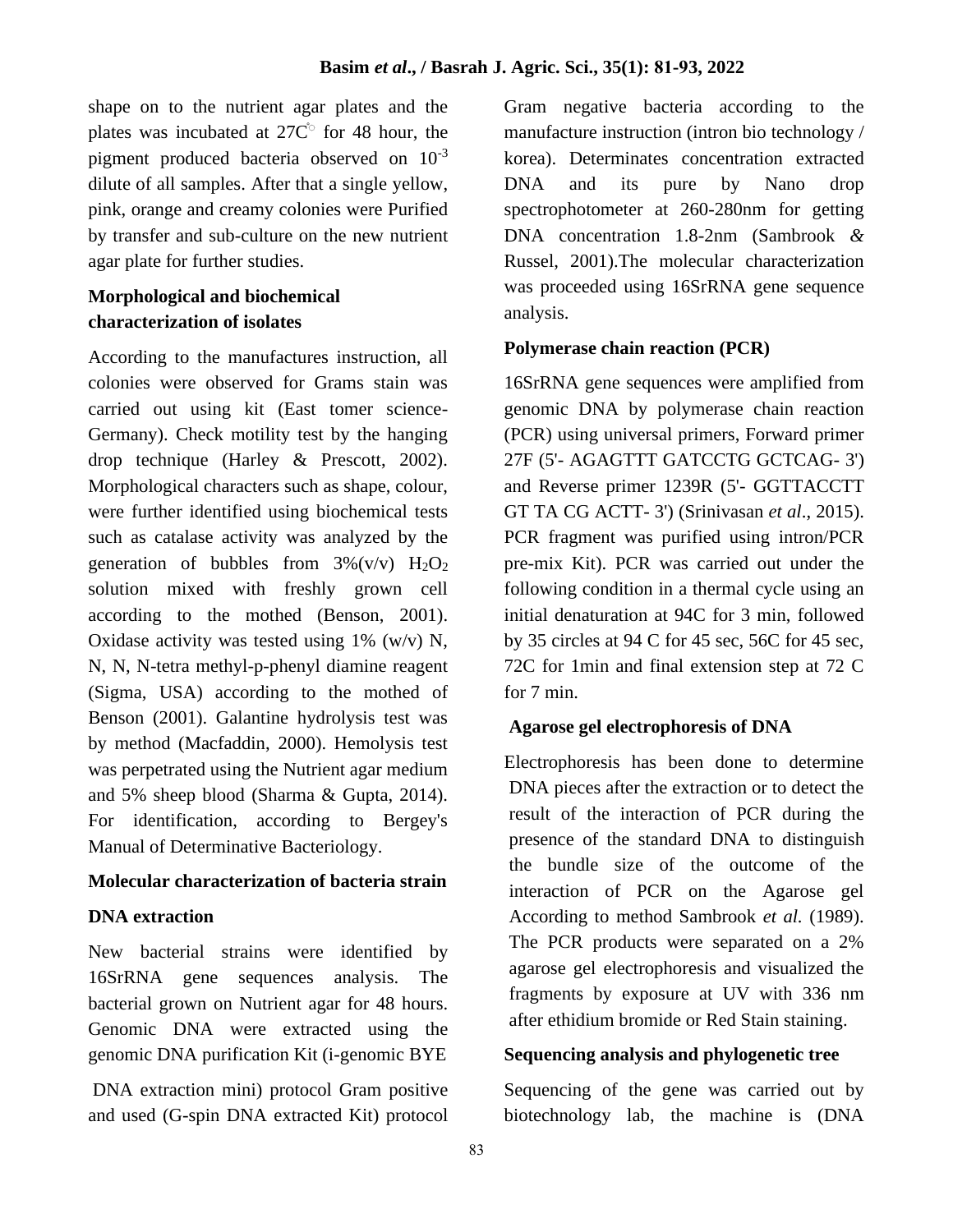sequencer 3730XL, Applied Biosystems) in Korea. Sequencing data were analyzed by comparison with 16SrRNA genes in the (NCBI) online at (http:// www. NCBI. nlm. nih. gov). The CLUSTAL W tool was used to build multiple alignments, and MEGA 6 software was used to construct a phylogenetic tree. The data from this study's nucleotide sequence accession numbers have been submitted to the DDBJ/Gene Bank databases.

#### **Extraction method of carotenoid**

1ml of inoculum volume was transferred to 250 ml Erlenmeyer flask containing 49 ml of nutrient broth at(pH 7),  $27^\circ$ C on a rotary shaker at 150 rpm for 72 hours. Transferred the culture media to the sterile tube (50ml) and centrifuged at 6000 rpm for 10 min and the supernatant was discarded. Cell pellets were washed twice with deionized water. Followed by centrifugation at 6000 rpm for 10 min to recover the cell by discharging the supernatant again. The 25 ml of methanol (99.7% grade HPLC, GCC-UK) was added to the cell for extraction of bacterial pigment and the mixture was vortexed, extracted twice with the same solvent. The mixture of the cells and methanol was treated by ultra-sonication (59KHz, 35-40 ̊C, 90 min, Phoenix-986, AA-U.K) and keep overnight in light protection. Pigment extracts were separated by centrifugation at 6000 rpm for 10 min and filtrated by 0.45µm filter (Boontosaenget *et al*., 2016).

## **Characterization of carotenoids pigment UV-Vis spectra absorption**

The pigment extracts were analyzed by scanning the absorbance wavelength region of 400-600 nm using a spectrophotometer (Apel PP-303-Japan). The solvent was the evaporated to dryness in evaporator at  $40^{\circ}$  cand crud pigment was collected in the tub and keep light

protects at  $-20^{\circ}$ . The total carotenoids were calculated by the below equations (Rodriguez-Amaya & Kimura, 2004).

### ABS: absorbance

 $E^{1\%}$  1cm: coefficient specific of absorption of mixtures (2500)

Sample weight (g): (Dry cell weight)

### **Statistical analysis**

Statistical analysis using one way ANOVA. The results were obtained from a minimum of three independent experiments and averaged. Data were analyzed of variance for two factors at ( $p \leq 0.05$ ) to estimate the differences between values of tested compounds using the SSPS program version 20 in 2019.

## **Results & Discussion**

**Isolation and purification of bacteria isolates** Twenty four bacterial isolates were isolated from different natural sources (soil, food, water and air). The isolates were selected on based on the colour of the colonies growing in solid media and were of different colours, including yellow, red, orange and creamy, which is expected to be produced by carotenoids pigments listed in table (1). After the isolation, ten isolates were screening and selected, These isolates were purified several times to obtain pure isolates,this bacterial isolates were selected for their high ability for production of carotenoids pigments were indicates in table (2). The sources of these bacteria isolates were, that five isolates were isolated from soil, three were isolated from air and two were isolated from Common carp fish.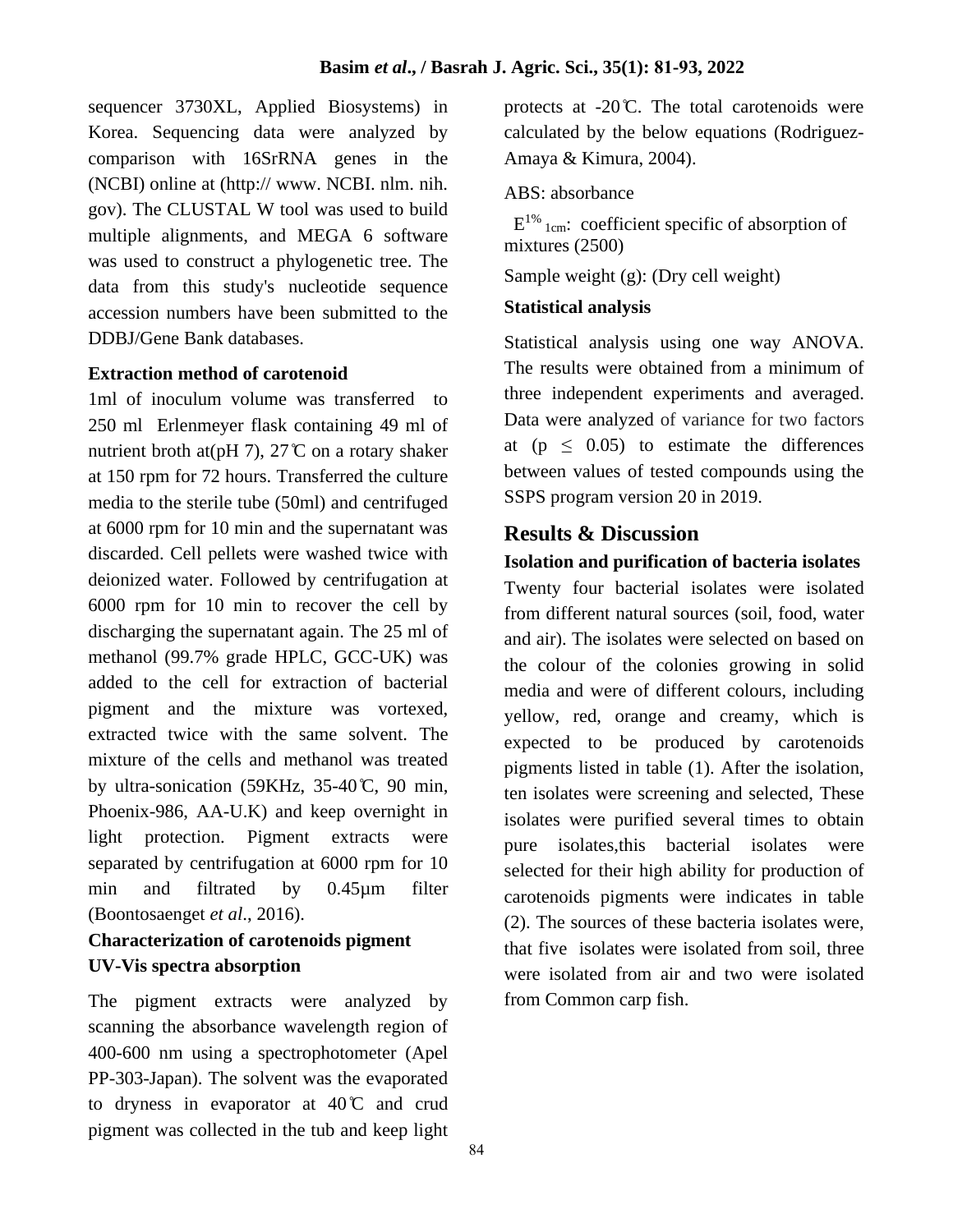### **Identification and characterization of pure of carotenoids produce bacteria Morphological characterization**

Colony characterization of the selected new strains of carotenoids producing bacteria from different sources (soil, air and Common carp fish and incubation  $(27 \, \text{C})$  for 48h) was done based on its morphological characterization such as colour colony, cell shape, motility,

Gram stain. The biochemical tests performed were oxidase, catalase, gelatin analysis and hemolysis. Identification of isolates obtained in pure culture were characteristics on nutrient media. Ten carotenoids producing bacteria were identified and characterized, yellow, orange, pink and creamy. These isolates were identified at genus level was done with the help of Bergey's Manual of Determinative Bacteriology, which is presented in table (2).

| S.NO | source of isolation | codes of isolates | No. of isolates |
|------|---------------------|-------------------|-----------------|
|      | Soil                |                   |                 |
|      | Water               |                   |                 |
|      |                     |                   |                 |
|      | Fish                |                   |                 |
|      | ream                |                   |                 |

**Table (1): Bacterial isolates of carotenoids produced.**

| No.           | Code            | Sources  | media     | Colony   | Cell  | motility                 | Gram                     | oxidase                  | catalase | Gelatinase               | Hemolysis                |
|---------------|-----------------|----------|-----------|----------|-------|--------------------------|--------------------------|--------------------------|----------|--------------------------|--------------------------|
| isolate       | isolate         | of       |           | colour   | shape |                          | stain                    |                          |          |                          |                          |
| S             | S               | isolates |           |          |       |                          |                          |                          |          |                          |                          |
|               | F <sub>5</sub>  | Fish     | <b>NA</b> | Creamy   | Rod   | $^{+}$                   | $\overline{\phantom{0}}$ | $^{+}$                   | $^{+}$   | $^{+}$                   | $^{+}$                   |
| $\mathcal{L}$ | F23             | Fish     | NA        | vellow   | Rod   | $^{+}$                   | $\overline{\phantom{0}}$ | $^{+}$                   | $^{+}$   | $\overline{\phantom{a}}$ | $\overline{\phantom{0}}$ |
|               | S6              | Soil     | NA        | yellow   | Rod   |                          | $+$                      |                          | $^{+}$   | $\overline{\phantom{0}}$ |                          |
| 4             | S7              | Soil     | NA        | vellow   | Rod   | $^{+}$                   | $\overline{\phantom{a}}$ | $^{+}$                   | $^{+}$   | $^{+}$                   | $^{+}$                   |
| 5             | S <sub>10</sub> | Soil     | NA        | Orange   | cocci | $\overline{\phantom{0}}$ | $^{+}$                   | $^{+}$                   | $^{+}$   | $\overline{\phantom{0}}$ |                          |
| 6             | S <sub>11</sub> | Soil     | NA.       | yellow   | cocci | $^{+}$                   | $+$                      | $\overline{\phantom{0}}$ | $^{+}$   | $+$                      |                          |
|               | S <sub>19</sub> | soil     | R2A       | vellow   | Rod   | $\overline{\phantom{0}}$ | $+$                      |                          | $^{+}$   | $^{+}$                   | $^{+}$                   |
| 8             | A14             | air      | R2A       | yellow   | cocci | $\overline{\phantom{a}}$ | $+$                      | $\overline{\phantom{a}}$ | $^{+}$   | $\overline{\phantom{a}}$ | $^{+}$                   |
| 9             | A16             | air      | R2A       | Pink-red | cocci | $\overline{\phantom{0}}$ | $^{+}$                   |                          | $^{+}$   | $\overline{\phantom{0}}$ |                          |
| 10            | A17             | air      | R2A       | Orange   | Rod   | $^{+}$                   |                          |                          | $+$      | $^{+}$                   |                          |

**Table (2): Morphological and biochemical of new bacteria strains**

#### **Molecular identification**

Ten new bacterial strain that proceeds to 16SrRNA sequencing, the results of the electrophoresis technique for genomic DNA extraction demonstrated pure and clear isolated DNA. In addition, all isolates tested using a set of universal primers,27F and 392R for the specific amplification of 16S rRNA gene sequences, yielded a single amplification of  $\sim$ 1 250 bp for the whole isolate (Fig 1).

 In present study showed the analysis of the partial 16S rRNA genes of the ten isolates of bacteria were carotenoid production which isolated from various sources and revealed that isolates belonged to the different genera related type strains in Gene Bank are shown in fig. (1).

 Tow isolates from common carp fish are coded F, Isolate (F5) and isolate (F23) presented *Pseudomonas fluorescens BKA2* that showed 99.92% sequence similarity FJ950603.1.and *P. cani BkA13* that showed 99.74% sequence similarity to MT626802.1 *P. fluorescens.* The *P. fluorescens* complex of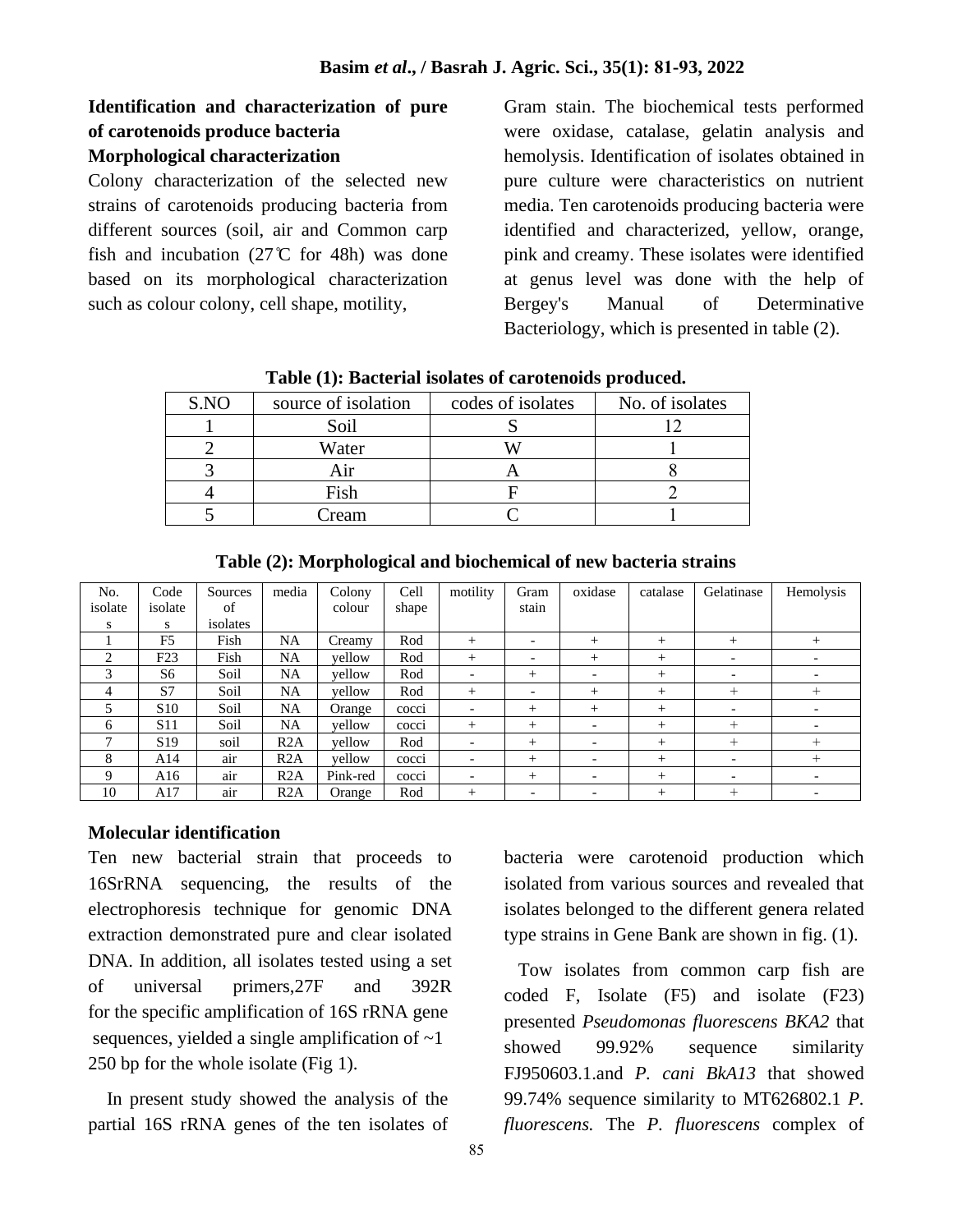species is one of the most diverse groups within the *Pseudomonas* genus is belong to the Pseudomonasaceae family, members of this group have been isolated from diverse habitats, including water, soil, plant tissues (Garrido-Sanz *et al*., 2017), animals and humans [\(Scales](https://www.frontiersin.org/articles/10.3389/fmicb.2017.00413/full#B33)  *et al*[., 2015\)](https://www.frontiersin.org/articles/10.3389/fmicb.2017.00413/full#B33).

 Five isolates from the soil are coded (S), Isolates (S6) presented *Plantibacter flavus*  BKA3 showed 97.18% sequence similarity to MN826584.1, other strain of this genus, *P. flavus*, was isolated from arabidopsis, lettuce, basil, and bok choy plants (Mayer *et al*., 2019). The *P. flavus*, the genus belongs to the Microbacteriaceae.

 Isolate (S7) was presented *Sphingobacteruim faccium BKA4* showed 99.75% sequence similarity to FJ950587.1 of this genus, *S. faccium*, have been isolated from several types of soils and compost and, currently, several industrial applications are known colonies are smooth, convex, round with entire margins, and slightly yellowish. Catalase and oxidase reactions are present, the genus is belongs to The Family Sphingobacteriaceae (Lambiase, 2014).

 Isolates (S10) presented *Stenotrophomonas pavanii BKA5*showed 99.58% sequence similarity to MN889300.1 of this genus, *S. pavanii*, was isolated from stems of a Brazilian sugar cane variety widely used in organic farming, pavanii of Pavan, named in honour of the Brazilian geneticist Crodowaldo Pavan (Ramos *et al*., 2011). The genus belongs to The Family Xanthomonodaceae.

 Also Isolates (S11) presented *Microbacteruim keltanolyticum BKA6* showed 99.84% sequence similarity to MK696241.1 A total of 16 different strains of *Microbacterium* 

spp., was isolated from contaminated soil (Learman *et al*., 2019).

 The isolate (S19) was presented *Brachybacteruim muris BKA12* showed 99.41% sequence similarity to KF87689.1, *B. muris* is a species of [Gram positive,](https://en.wikipedia.org/wiki/Gram_positive) strictly aerobic, yellow-pigmented [bacterium.](https://en.wikipedia.org/wiki/Bacterium) It was first isolated from the liver of a laboratory mouse. The species was first described in 2003, and the name is derived from the [Latin](https://en.wikipedia.org/wiki/Latin) *muris* (mouse). The genus *Brachybacterium*, belong to the family Demabacteraceae it's isolated from soil (Singh *et al*., 2016) and liver mice (Buczolits *et al.*, 2003).

 Three isolates are coded (A) were isolated from air exhibited pink to yellow pigment and belonged to the family Micrococcaceae, (A14) was presented *Kocuria turfanesis BKA8* showed 99.92% sequence similarity toKY194249.1.

 (A16) was presented *Kocuria rosea BKA10* showed 99.92% sequence similarity to KY194315.1, *K. rosea* belongs to genus *Kocuria* (family Micrococcaceae, suborder Micrococcineae, order Actinomycetales) that includes about 11 species of bacteria. Usually, *Kocuria* sp. are commensal organisms that colonize the oropharynx, skin and mucous membrane (Moreira *et al*., 2015). *Kocuria* sp. was isolated from soil samples (Elbendary *et al*., 2018).

 The isolate (A17) was presented *Massilia timonae BKA11* showed 98.61% sequence similarity to E4373360.1; the genus *Massilia* belongs to the family Oxalobacteraceae (Betaproteobacteria) cases of *M*. *timonae* infection in humans, confirms the environmental nature of the species. Recently, other *Massilia* strains have been isolated from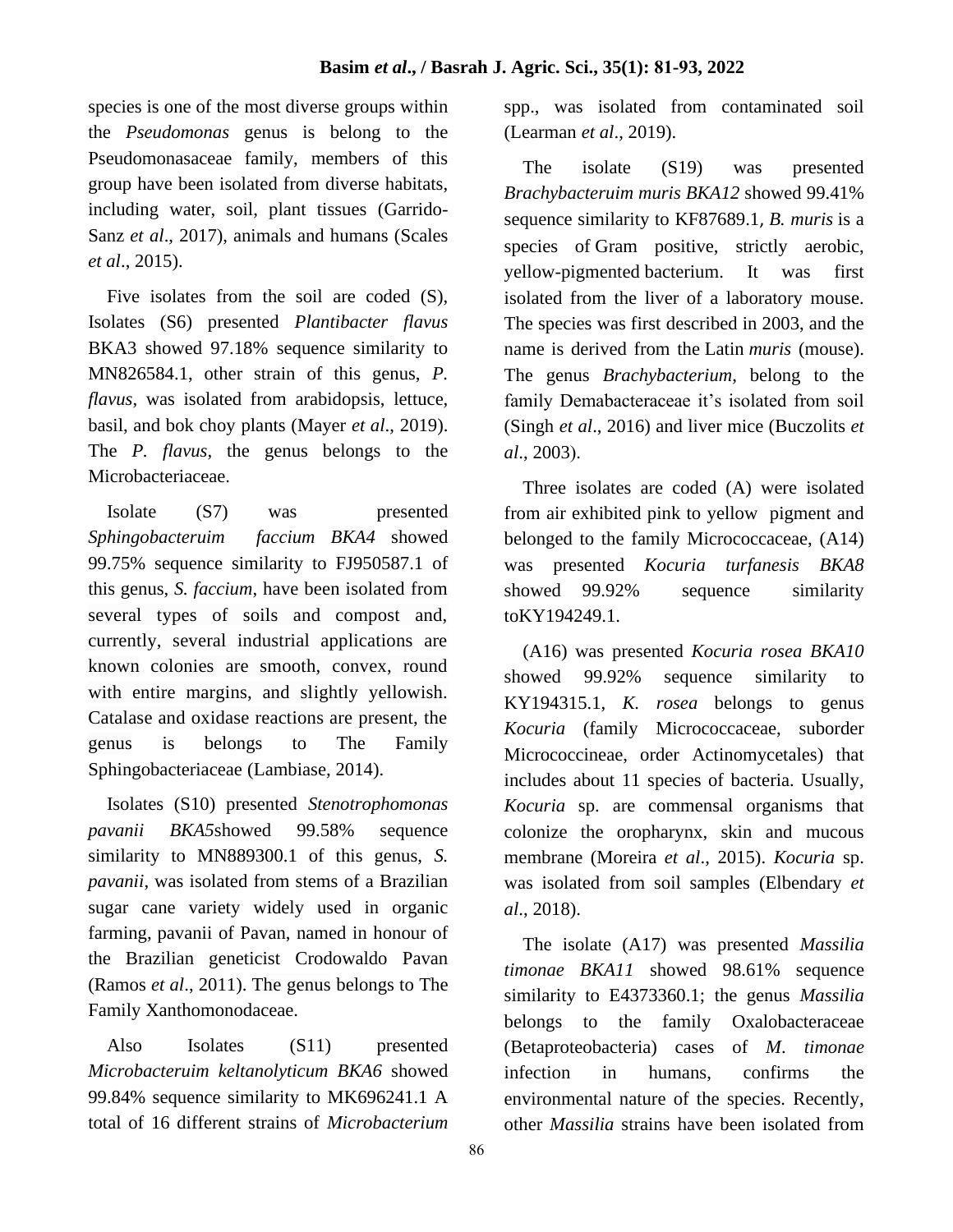air and drinking water (Van Craenenbroeck *et al*., 2011).

 According to alignment an blast and NCBI, the results of the new strains isolated showing in fig. (1). These strains were recorded new strains due to genteic identification dependent on 16SrRNA. According to information available, after alignment with other 16SrRNA sequences in Gene Bank, they showed a high degree of similarity to references strains.The phylogentic tree shown in fig. (2) reflects the relationships of the ten selected ten different strains were isolated from soil,air and food,these new strians were rigersted in Gene Bank and were gives the accession numbers are list in table (3).



### **Fig. (1): Agarose gel electrophoresis of 16S rRNA gene with 100bp DNA ladder, showing a single amplification band of 1250 bp for selected isolates.**



**Fig. (2) Maximum-likelihood phylogenetic tree of carotenoid pigmented bacteria were obtained from the different sources .the tree was constructed using the aligned partial 16SrRNA gene sequences (602-1222bp).**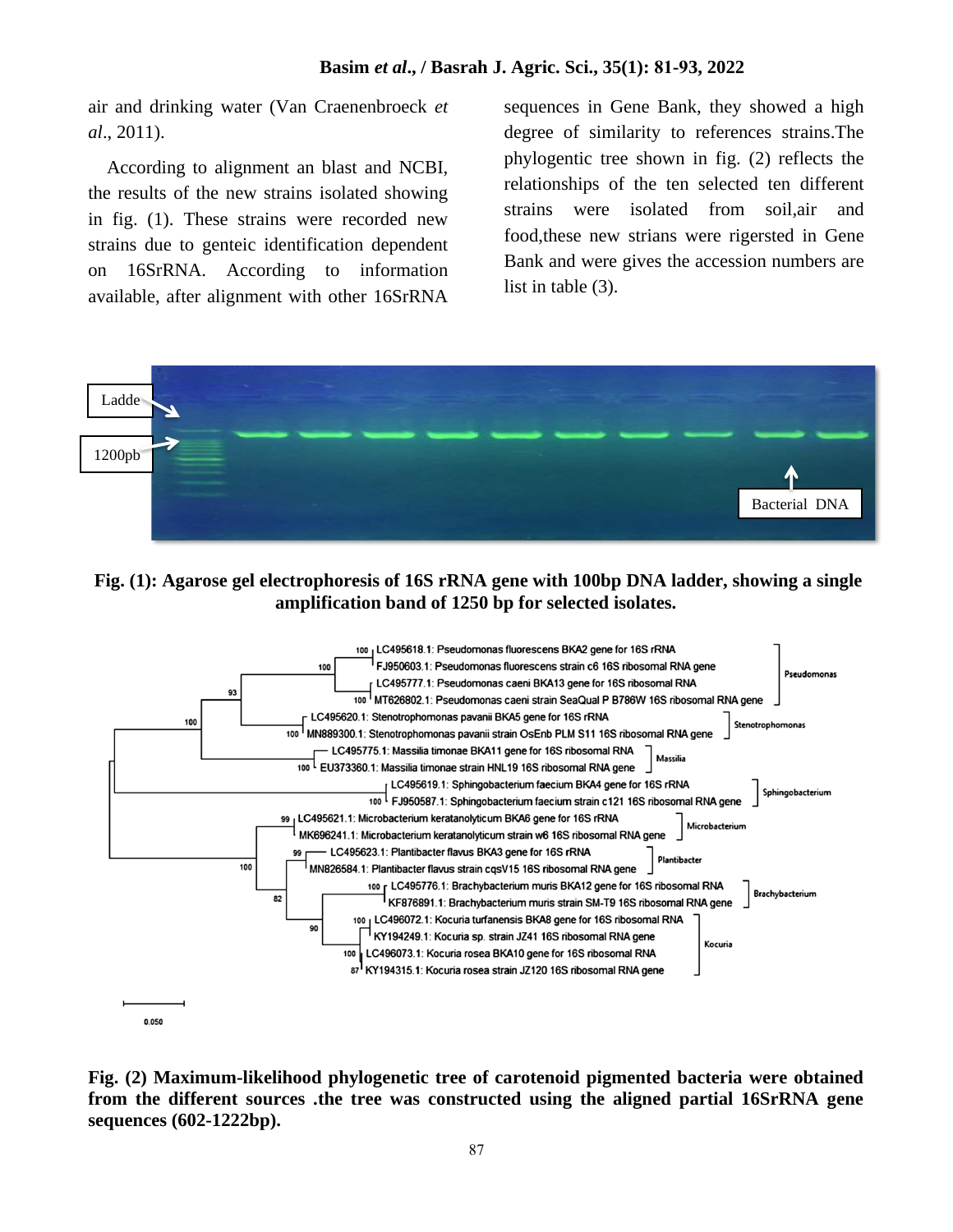| No.              | Code            | Names of a new strains  | <b>DNA</b> | <b>Accession</b> | similarity | <b>Accession NO</b> |
|------------------|-----------------|-------------------------|------------|------------------|------------|---------------------|
| <i>isollates</i> | isolates        |                         |            | NO.              |            | of strains in       |
|                  |                 |                         |            |                  |            | <b>Gene bank</b>    |
|                  | F5              | P. fluorescens BKA2     | 1194bp     | LC495618.1       | 99.92      | FJ950603.1          |
| $\overline{2}$   | F23             | P. caeni BkA13          | 1165bp     | LC495777.1       | 99.74      | MT626802.1          |
| 3                | S6              | P. flavus BKA3          | 602bp      | LC495623.1       | 97.18      | MN826584.1          |
| 4                | S7              | S. faccium BKA4         | 1214bp     | LC495619.1       | 99.75      | FJ950587.1          |
| 5                | S <sub>10</sub> | S. pavanii BKA5         | 1186bp     | LC495620.1       | 99.58      | MN889300.1          |
| 6                | S11             | M. keratanolyticum BKA6 | 1214bp     | LC495621.1       | 99.84      | MK 696241.1         |
| 7                | A14             | K. turfanesis BKA8      | 1214bp     | LC496072.1       | 99.92      | KY194249.1          |
| 8                | A16             | K. rosea BKA10          | 1214bp     | LC496073.1       | 99.92      | KY194315.1          |
| 9                | A17             | M. timonae BKA11        | 1222bp     | LC495775.1       | 98.61      | E4373360.1          |
| 10               | S <sub>19</sub> | B. muris BKA12          | 1184bp     | LC495776.1       | 99.41      | KF87689.1           |

**Table (3): New local strains of bacteria were recorder in Gene Bank.**

#### **Characterization of carotenoids pigment**

#### **Identification by spectrophotometric**

A total of 35 samples were collected and subjected for isolation. From the 35 samples, 24 yellow, orange, pink-red and creamy pigmented colonies were isolated present in table (1).

Secondary screening (quantity) was performed by growing all isolates on the production medium of nutrient broth and in the liquid culture system (submerged fermentation method) to find the best local new strains from among ten isolates in the production of carotenoids, which included temperatures of 27 C for 72 hours and at 150 rpm, After that, the

pigments of carotenoids were extracted with yellow, orange, pink by methanol absolute solvent. From ten a new strains, the methanol extracted carotenoid pigment was produced by spectrophotometer analysis by scanning the absorbance light within a wave length region of 400-600 nm (Fig. 4). The extracted pigment demonstrates the existence of region with maximum absorbance at 460 nm. Table (4), which was a typical characteristic of the absorption spectrum of carotenoid (Shatila et *al.*, 2013; Varsha & Aspara, 2013).





**Fig. (3): Carotenoids producing bacteria and methanol extraction of carotenoids.**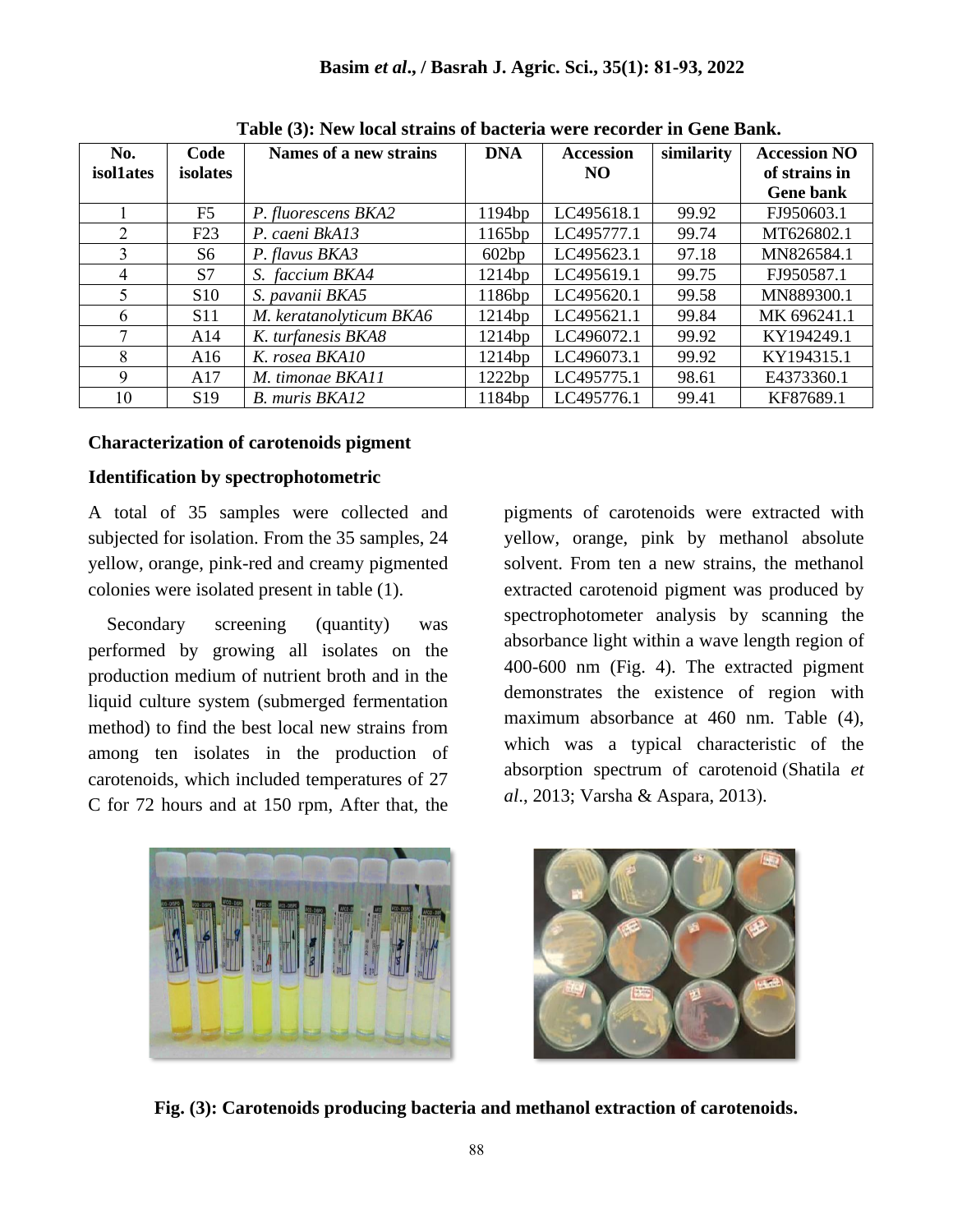Carotenoid extraction for the yellow-orange pigmented isolates was carried out using methanol as a solvent. out of 24 isolates, only 10 isolates showed high amounts of carotenoid content viz.,  $A16 > S6 > A17 > A14 > S19>$ F5> S10> F23>S11>S7 (Table 4). From these results, isolate (A16) produced a significantly  $(P \le 0.05)$  higher amount of carotenoids when compared to other isolates. Bhat *et al*. (2013) also suggested that carotenoid production of the organisms was mainly dependent on the environmental conditions and the composition of the culture medium and solvent. In our findings, predominant numbers of the yelloworange pigmented colonies were obtained from the samples.

 Variety in pigment production among the new bacterial strain in the current study is due to the different genetic factors (the genes responsible for the synthesis of carotenoids) for each type of bacteria as well as the influence of environmental factors (stress, UV rays, and some mutagenic factors) and the influence of optimal growth factors. The culture medium and its components necessary for the effect of bacterial growth and pigment production, and the duration of the stationary phase that the bacteria go through, since carotenoids are produced in this phase and reach their highest levels at the end of this phase (Bhat *et al*., 2013). Varsha & Arpana (2013) reported that carotenoids produced from *Planococcus maritimus* AHJ 2 absorb light in the visible region 466nm. Sasidharan *et al.* (2013) mentioned that most carotenoids absorb light maximally at wavelength with a broad shoulder at 467nm. Ramasamy & Udayasuriyan (2006) also reported the same spectral range as of absorption spectra result.



**Fig. (4): Spectrum scan (λmax460nm) of the carotenoids extracted pigmen.**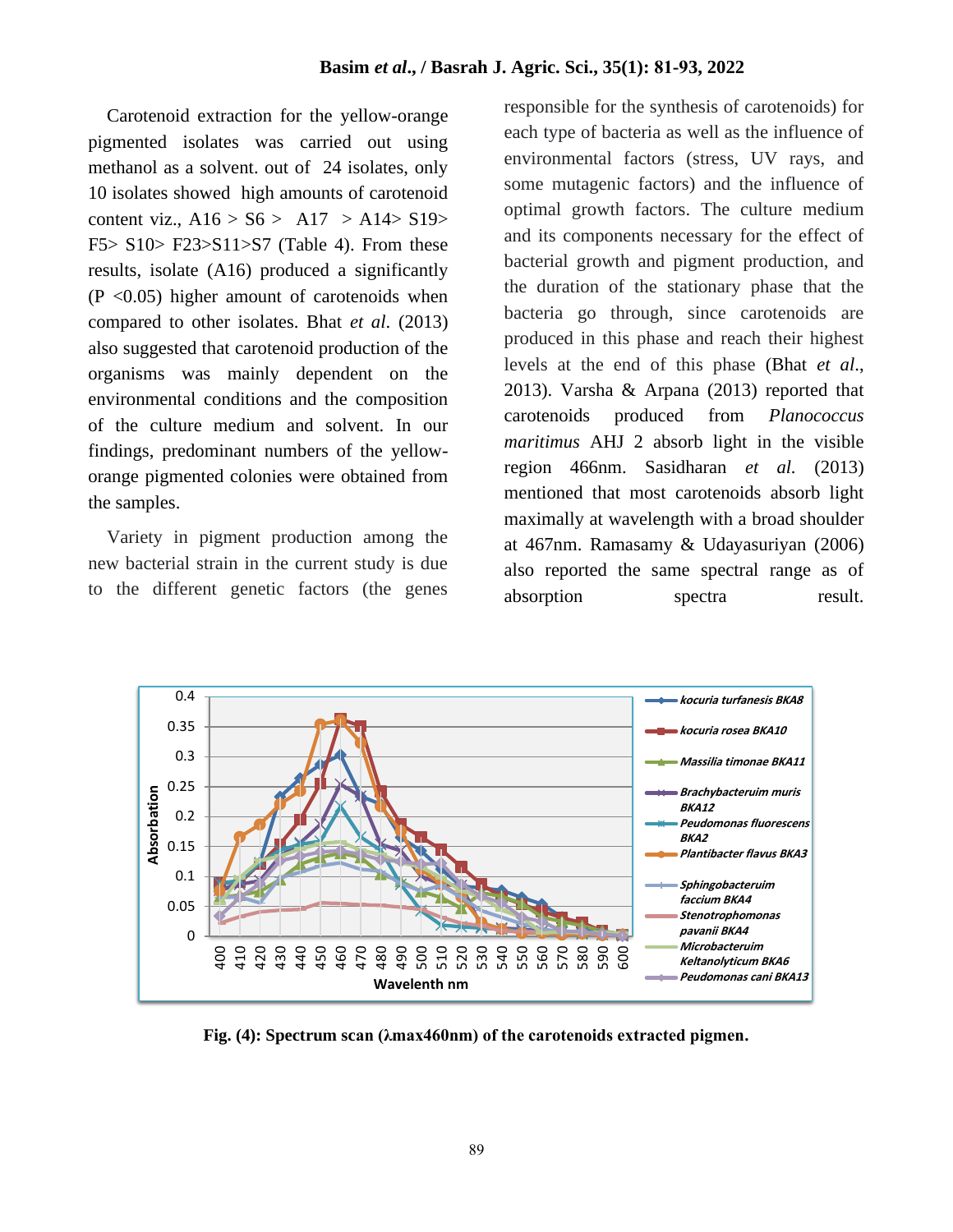| r o            |                 |                                 |       |                                      |  |  |  |  |
|----------------|-----------------|---------------------------------|-------|--------------------------------------|--|--|--|--|
| isolates       | isolates        | DCW $g.l^{-1}$<br>Absorption at |       | Carotenoids $\mu$ g.gm <sup>-1</sup> |  |  |  |  |
| No:            | code            | 460nm                           |       |                                      |  |  |  |  |
|                | F5              | 0.217                           | 2.786 | 155.22                               |  |  |  |  |
| $\overline{2}$ | S <sub>6</sub>  | 0.361                           | 2.586 | 279.19                               |  |  |  |  |
| 3              | S7              | 0.123                           | 3.868 | 63.59                                |  |  |  |  |
| 4              | <b>S10</b>      | 0.055                           | 0.872 | 126.14                               |  |  |  |  |
| 5              | <b>S11</b>      | 0.158                           | 3.004 | 105.10                               |  |  |  |  |
| 6              | A14             | 0.303                           | 3.158 | 192.28                               |  |  |  |  |
|                | A16             | 0.363                           | 1.012 | 753.11                               |  |  |  |  |
| 8              | A17             | 0.139                           | 1.088 | 255.51                               |  |  |  |  |
| 9              | S <sub>19</sub> | 0.048                           | 0.612 | 160.00                               |  |  |  |  |
| 10             | F23             | 0.143                           | 2.282 | 125.32                               |  |  |  |  |

**Table (4): Carotenoids pigment production of new strain bacteria.**

**Basim** *et al***., / Basrah J. Agric. Sci., 35(1): 81-93, 2022**

Data are expressed as mean  $\pm$  SD. Values given represent means of three determinations Values followed at significantly different  $(p<0.05)$ 

 The findings matched those of Boontosaenget *et al*. (2016). They looked at how different bacteria from dried seafood may produce carotenoid pigments in yellow and orange colours, and they found eight isolates with significant pigmentation levels.

## **Conclusion**

This study deals with the isolation and identification of new strains of carotenoids producing bacteria from various sources and growth them by suitable fermentation conditions. The ten a new strains of bacteria recorded in Gene Bank as new strains which will be a new addition to list of carotenoid producing from other bacterial isolates described so far. The spectrophotometer analysis showed that the presence of carotenoids was demonstrated in ten trains. In addition, the variability among the various isolates was revealed by morphological and biochemical characterization. The obtaining various types of carotenoids pigment, ranging from yellow, orange and pink, this variety is of great importance.

**Conflicts of Interest**: The authors declare no conflict of interest.

## **Acknowledgements**

The authors wish to thank the Food Sciences Department, College of Agriculture, Basrah University, for providing all facilities and open their laboratories to run the experiments and analysis, also to thank the WAHJ AL DNA Company, Baghdad for carry out the genes analysis.

#### **ORCID ID**

B. A. Jaber: https://orcid.org/0000-0002-2308-5495

K. R. Majeed: https:// orcid.org/0000-0002-7109-9621

A. G. AL-hashimi: [https://orcid.org/0000-0003-1030-](https://orcid.org/0000-0003-1030-79147) [79147](https://orcid.org/0000-0003-1030-79147)

## **References**

- Bell, J. G., McEvoy, J., Tocher, D. R., & Sargent, J. R. (2000). Depletion of  $\alpha$ -tocopherol and astaxanthin in Atlantic salmon (*Salmo salar*) affects autoxidative defense and fatty acid metabolism. *The Journal of Nutrition, 130*, 1800-1808. https://doi.org//10.1093/jn/130.7.1800
- Benson, H. J. (2001). *Microbiological Application: Laboratory Manual in General Microbiology.* 8 th Edition. The McGraw – Hill, 478pp.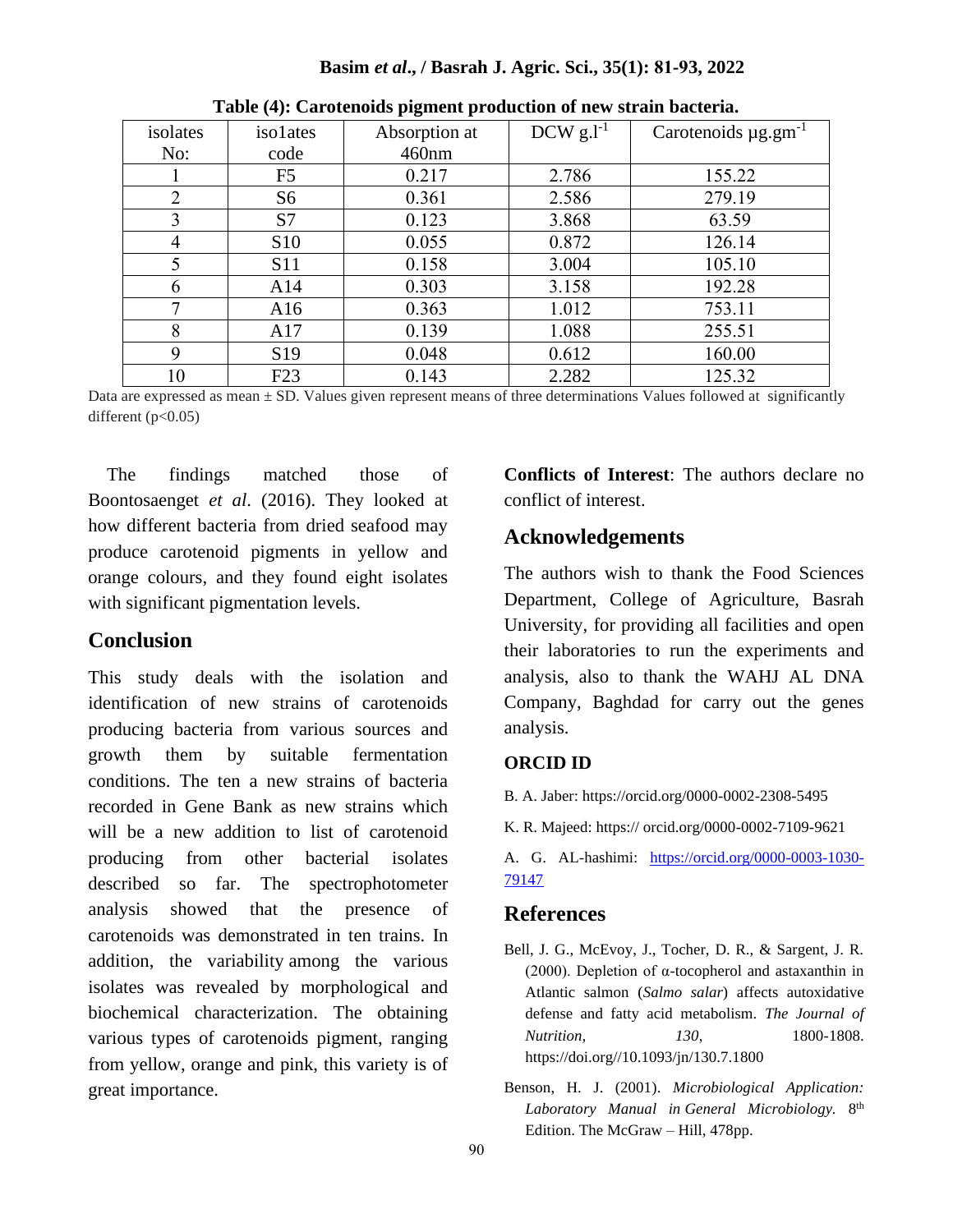- Berman, J., Zorrilla-López, U., Farré, G., Zhu, C., Sandmann, G., Twyman, R. M., Capell T., & Christou, P. (2015). Nutritionally important carotenoids as consumer products. *Phytochemistry Reviews, 14,* 727-743. https://doi.org/10.1007/s11101-014-9373-1
- Bhat, S. V., Khan, S. S., & Amin, T. (2013). Isolation and characterization of pigment producing bacteria from various foods for their possible use as biocolours. *International Journal of Recent Scientific Research, 4,* 1605-1609. http:// www. recentscientific.com/isolation-and-haracterizationpigment-producing-bacteria-various-foods-theirpossible-use-biocolour
- Boontosaeng, T., Nimrat S., & Vuthiphandchai, V. (2016). Pigments production of bacteria isolated from dried seafood and capability to inhibit microbial pathogens. IOSR *Journal of Environmental Science, Toxicology and Food Technology, 10*, 30-34.
- Botella‐Pavía, P., & Rodríguez‐Concepción, M. (2006). Carotenoid biotechnology in plants for nutritionally improved foods. *Physiologia Plantarum, 126,* 369- 381.https://doi.org/10.1111/j.1399- 3054.2006.00632.x
- Buczolits, S., Schumann, P., Weidler, G., Radax, C., & Busse, H.-J. (2003). *Brachybacterium muris* sp. nov., isolated from the liver of a laboratory mouse strain*. International Journal of Systematic and Evolutionary Microbiology, 53*, 1955-1960 . https://doi.org//10.1099/ijs.0.02728-0
- Devyani, M., Shraddha, R., & Bela, N. (2017). Isolation and screening of antioxidant bacterial pigments from different ecological niche. *International Journal of Scientific & Engineering Research, 5,* 119-125.
- Elbendary, A. A., Hessain, A. M., El-Hariri, M. D., Seida, A. A., Moussa, I. M., Mubarak, A. S., Kabli, S. A., Hemeg, H. A., & El Jakee, J. K. (2018). Isolation of antimicrobial producing actinobacteria from soil samples. *Saudi Journal of Biological Sciences, 25,* 44-46. https://doi.org//10.1016/j.sjbs.2017.05.003
- Garrido-Sanz, D., Arrebola, E., Martínez-Granero, F., García-Méndez, S., Muriel, C., Blanco-Romero, E., Martín, M., Rivilla, R., & Redondo-Nieto, M. (2017). Classification of isolates from the *Pseudomonas fluorescens* complex into phylogenomic groups based

in group-specific markers. *Frontiers in Microbiology, 8,* 413. https://doi.org//10.3389/fmicb.2017.00413

- Haddad, M., S., Aghaei, S., & Zargar, M. (2017). Antimicrobial and antioxidant activity of carotenoid pigment produced by native *Rhodococcus* spp. isolated from soil. *International Journal of Molecular and Clinical Microbiology, 7*, 809-815. http://www.magiran.com/paper/1965415/?lang=en
- Harley, J. P., & Prescott, L. M. (2002). *Laboratory Exercises in Microbiology*. 5th Edition. The McGraw-Hill Companies, 449 pp.
- Husseiny, S. M., Abdelhafez, A. A., Ali, A. A.-A., & Sand, H. M. (2018). Optimization of β-carotene production from *Rhodotorula glutinis* ATCC 4054 growing on agro-industrial substrate using plackett– burman design. *Proceedings of the National Academy of Sciences, India Section B: Biological Sciences*, *88,* 1637-1646. https://doi.org/10.1007/s40011-017-0908- 2
- Jaber, B. A., Majeed, K. R., & Al-Hashimi, A. G. (2021). Antioxidant and antibacterial activity of β-carotene pigment extracted from *paracoccus homiensis* strain bka7 isolated from Air of Basra, Iraq. *Annals of the Romanian Society for Cell Biology*, *4*, 14006-14028.
- Kumar, A., Vishwakarma, H. S., Singh, J., Dwivedi, S., & Kumar, M. (2015). Microbial pigments: Production and their applications in various industries*. International Journal of Pharmaceutical, Chemical and Biological Sciences, 5*, 203-212.
- Lambiase, A. (2014). *The Family Sphingobacteriaceae*. pp. 907-914. In Rosenberg, E., DeLong, E. F. Lory, S., Stackebrandt, E., & Thompson, F. (Eds.). *The Prokaryotes: Other Major Lineages of Bacteria and the Archaea*. Springer Berlin Heidelberg, Berlin, Heidelberg. 1028pp. https://doi.org/10.1007/978-3- 642-38954-2\_136
- Learman, D. R., Ahmad, Z., Brookshier, A., Henson, M. W., Hewitt, V., Lis, A., Morrison, C., Robinson, A., Todaro, E., & Wologo, E. (2019). Comparative genomics of 16 *Microbacterium* spp. that tolerate multiple heavy metals and antibiotics. *Peer Journal*, *6,* e6258. https://doi.org/10.7717/peerj.6258
- Majeed, K. R., Jaayid, T. A., & Al-Khaeun, S. N. (2016). Isolatation and identification of some types bacteria from shrimp (*Metapenaeus affinis*) and detection of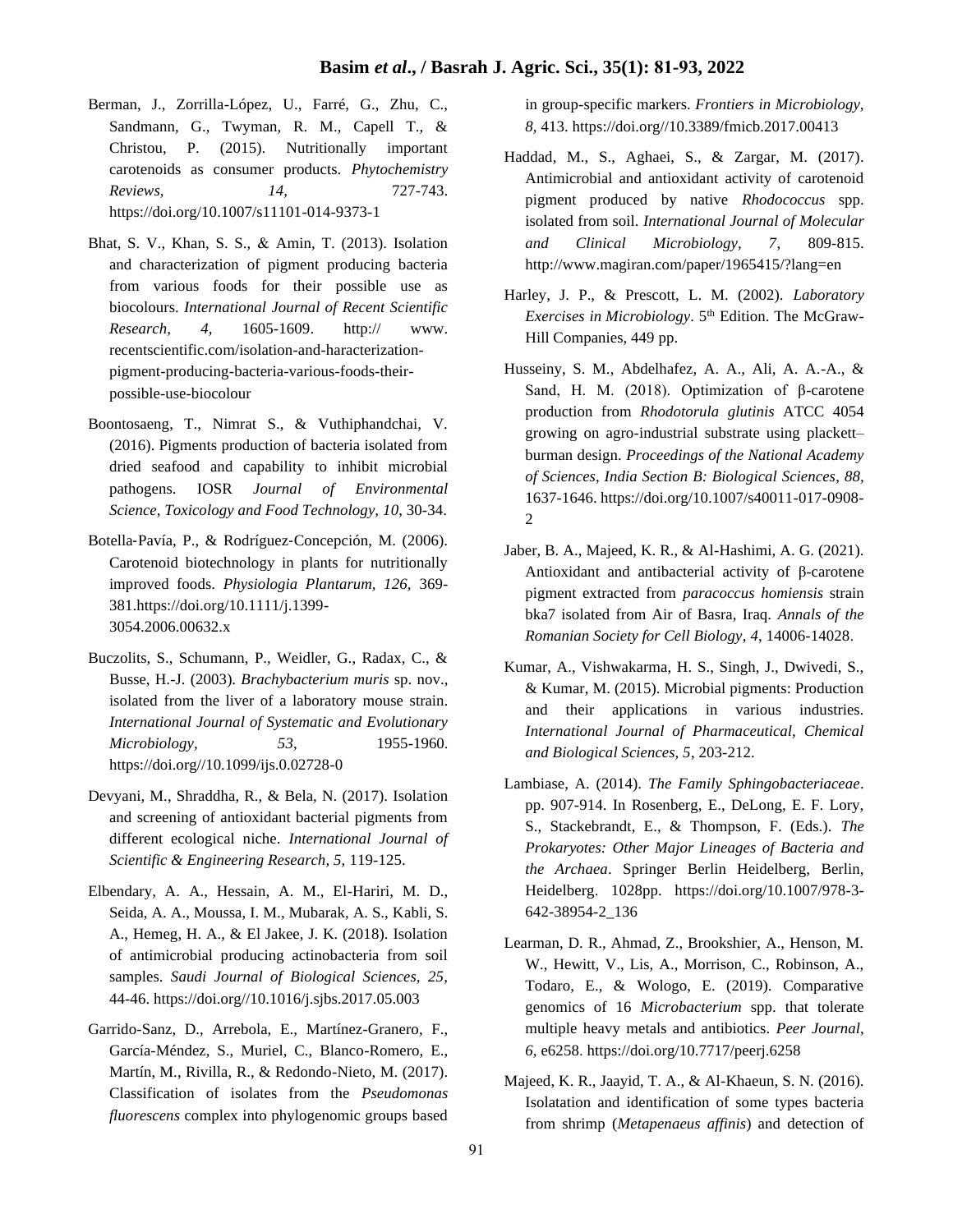#### **Basim** *et al***., / Basrah J. Agric. Sci., 35(1): 81-93, 2022**

histamine producing from its. *Basrah Journal of Agricultural Sciences*, *29*, 36-58. https://doi.org/10.33762/bagrs.2016.115379

- Malik, K., Tokkas, J., & Goyal, S. (2012). Microbial pigments: A review. *International Journal of Microbiology Resource Technology*, *1*, 361-365.
- Manimala, M., & R. Murugesan, R. (2014). *In vitro* antioxidant and antimicrobial activity of carotenoid pigment extracted from *Sporobolomyces* sp. isolated from a natural source. *Journal of Applied and Natural Science, 6*, 649-653. https://doi.org/10.31018/jans.v6i2.511
- Mayer, E., de Quadros, P. D., & Fulthorpe, R. (2019). *Plantibacter flavus*, *Curtobacterium herbarum*, *Paenibacillus taichungensis*, and *Rhizobium selenitireducens* endophytes provide host-specific growth promotion of *Arabidopsis thaliana*, basil, lettuce, and bok choy plants. *Applied and Environmental Microbiology, 85,* e00383-19. https://doi.org/10.1128/AEM.00383-19
- Macfaddin, J. F. (2000). *Biochemical tests for the identif ication of medical bacteria*. The Williams and Wilkins Co., 912pp.
- Mezzomo, N., & Ferreira, S. R. (2016). Carotenoids functionality, sources, and processing by supercritical technology: A review. *Journal of Chemistry, 16*, 1-16. https://doi.org/10.1155/2016/3164312
- Moreira, J. S., Riccetto, A. G. L., Silva, M. T. N. d., & Vilela, M. M. D. S. (2015). Endocarditis by *Kocuria rosea* in an immunocompetent child. *Brazilian Journal of Infectious Diseases, 19,* 82-84. https://doi.org//10.1016/j.bjid.2014.09.007
- Netzer, R., Stafsnes, M. H., Andreassen, T., Goksøyr, A., Bruheim, P., & Brautaset, T. (2010). Biosynthetic pathway for γ-cyclic sarcinaxanthin in *Micrococcus luteus*: Heterologous expression and evidence for diverse and multiple catalytic functions of C50 carotenoid cyclases. *Journal of Bacteriology, 192,* 5688-5699. https://doi.org//10.1128/JB.00724-10
- Ramasamy, A. K., & Udayasuriyan, V. (2006). Isolation and characterization of a yellow pigmented colony forming bacterium for carotenogenesis. *Biotechnology, 5,* 79-82. https://doi.org/10.3923/biotech.2006.79.82
- Ramos, P. L., Van Trappen, S., Thompson, F. L., Rocha, R. C., Barbosa, H. R., De Vos, P., & Moreira-Filho, C. A. (2011). Screening for endophytic nitrogenfixing bacteria in Brazilian sugar cane varieties used in organic farming and description of *Stenotrophomonas pavanii* sp. nov. *International Journal of Systematic and Evolutionary Microbiology, 61,* 926-931. https://doi.org/10.1099/ijs.0.019372-0
- Rodriguez-Amaya, D. B., & Kimura, M. (2004). *Harvest Plus handbook for carotenoid analysis.* International Food Policy Research Institute (IFPRI) Washington. 57pp.
- Sambrook, J., Fritsch, E. F., & Maniatis, T. (1989). *Molecular Cloning: A Laboratory Manual,* 2nd ed., Cold Spring Harbor Laboratory, Cold Spring Harbor, New York, 1626pp. https://www.sigmaaldrich.com/IQ/en/product/sigma/ m3401
- Sambrook, J., & Russell, D. W. (2001). *Russell molecular cloning: A laboratory manual, III*; Cold Spring Harbor Laboratory Press: New York, 2344pp.
- Sasidharan, P., Raja, R., Karthik, C., Ranandkumar, S., & Indra Arulselvi, P. (2013). Isolation and characterization of yellow pigment producing *Exiguobacterium* sp. *Journal of Biochemical Toxicology, 4*, 632-635.
- Scales, B. S., Erb-Downward, J. R., LiPuma, J. J., & Huffnagle, G. B. (2015). Draft genome sequences of five *Pseudomonas fluorescens* subclade I and II strains, isolated from human respiratory samples. *Genome Announcements, 3*, e00837-15. https://doi.org/10.1128/genomeA.00837-15
- Sharma, R., & Gupta, A. (2014). Differentiation of oral *Streptococcal* species by haemolysis in blood agar medium *in vitro*. *International Journal of Engineering and Advanced Technology, 4,* 143-144.
- Shatila, F., Yusef, H., & Holail, H. (2013). Pigment production by *Exiguobacterium aurantiacum* FH, a novel Lebanese strain. *International Journal of Applied Research, 2,* 176-191.
- Singh, H., Du, J., Yang, J.-E., Yin, C. S., Kook, M., & Yi, T.-H. (2016). *Brachybacterium horti* sp. nov. isolated from garden soil. *International Journal of*